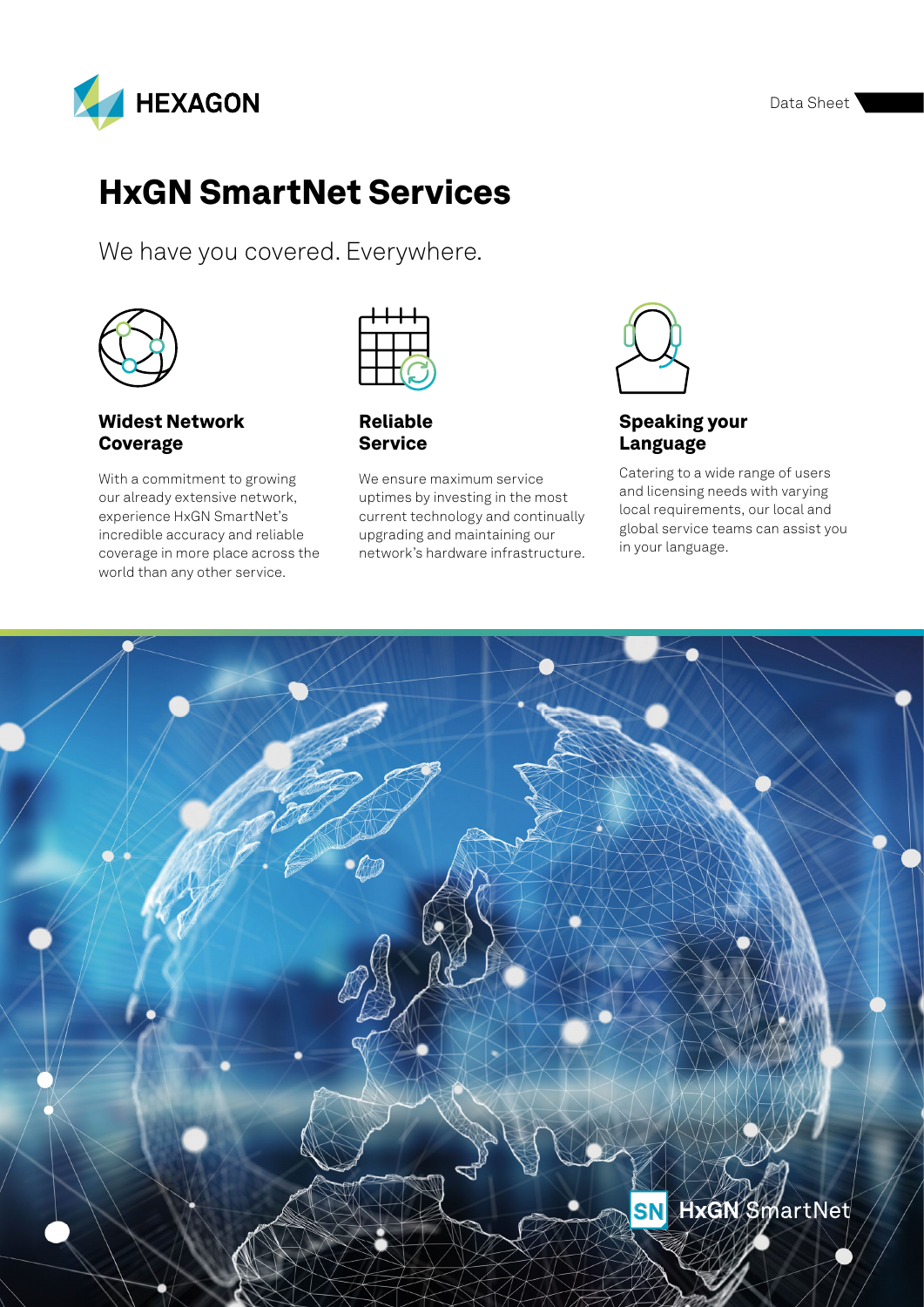We have you covered. Everywhere.



**HxGN** SmartNet Global

|           |                             | PRO<br><b>HxGN</b><br>Smartnet   Pro | <b>HxGN</b><br>$SmartNet +$ | <b>PPP</b><br><b>HxGN</b><br>SmartNet   PPP | <b>NRTK</b><br><b>HxGN</b><br>SmartNet NRTK |
|-----------|-----------------------------|--------------------------------------|-----------------------------|---------------------------------------------|---------------------------------------------|
| gies<br>٩ | Network RTK                 |                                      |                             |                                             |                                             |
|           | RTK Bridging                |                                      |                             |                                             |                                             |
|           | PPP                         |                                      |                             |                                             |                                             |
|           | Supported<br><b>Devices</b> |                                      | Leica Geosystems GS Sensors |                                             | Open to all GNSS devices                    |

| Network RTK <sup>1,2</sup>      |                                                                                                                           |                                                                                                                                 |  |  |  |  |
|---------------------------------|---------------------------------------------------------------------------------------------------------------------------|---------------------------------------------------------------------------------------------------------------------------------|--|--|--|--|
| Data access                     | Mobile Internet via NTRIP                                                                                                 | Single Access Point via NTRIP (v1 & v2)                                                                                         |  |  |  |  |
| Coordinate reference frame      |                                                                                                                           | Local reference frame <sup>3</sup><br>Global reference frame: ITRF2014                                                          |  |  |  |  |
| Correction data formats         |                                                                                                                           | RTCM 3.x (MSM from RTCM 3.2)                                                                                                    |  |  |  |  |
| <b>Correction Types</b>         |                                                                                                                           | Network RTK: VRS, i-MAX<br>RTK: Nearest (Single Base)                                                                           |  |  |  |  |
| Satellite Constellation Support |                                                                                                                           | GPS, GLONASS, Galileo, BeiDou, QZSS                                                                                             |  |  |  |  |
| Positioning quality             | Quality of the positioning in accordance with the<br>terms of use specified in the HxGN SmartNet Terms<br>and Conditions. | Leica Geosystems GS Sensors <sup>5</sup> / Others<br>Horizontal: 0.8 cm / ca. 1-3 cm<br>Vertical: $1.5 \text{ cm}$ / ca. 2-5 cm |  |  |  |  |
| Data rate                       | Data rate of the RTK correction data:                                                                                     | 1 Hz                                                                                                                            |  |  |  |  |
| Supported Products              | Services:<br>HxGN SmartNet   NRTK<br>HxGN SmartNet   Pro<br>$HxGN$ SmartNet   +                                           | Devices:<br>Open to all GNSS devices<br>Leica Geosystems GS Sensors <sup>5</sup><br>Leica Geosystems GS Sensors <sup>5</sup>    |  |  |  |  |
| Country availability            | According to Coverage Map                                                                                                 | www.hxgnsmartnet.com/coverage                                                                                                   |  |  |  |  |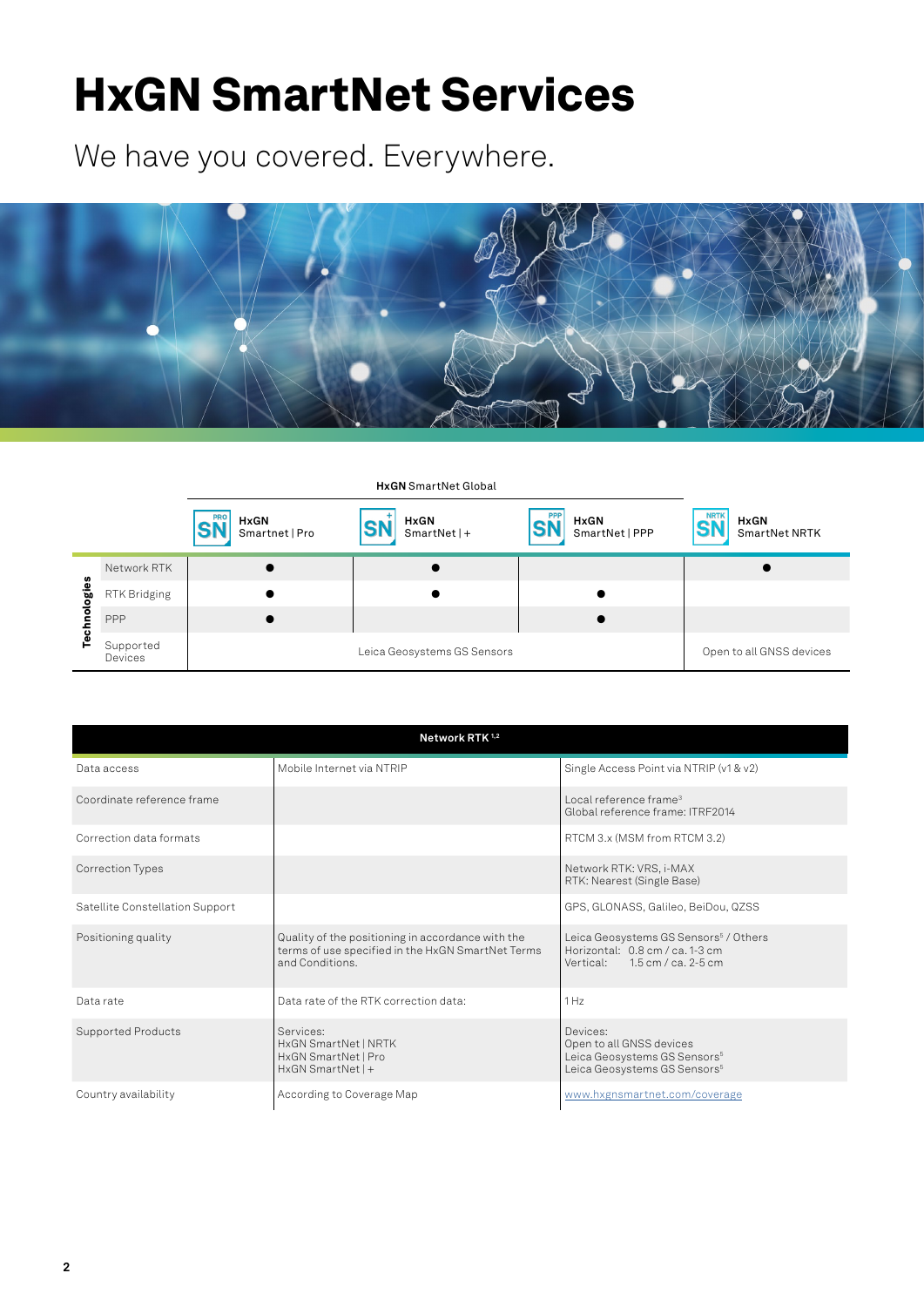We have you covered. Everywhere.



| RTK bridging <sup>1,2,4</sup>   |                                                                                                                           |                                                                                                                                              |  |  |  |
|---------------------------------|---------------------------------------------------------------------------------------------------------------------------|----------------------------------------------------------------------------------------------------------------------------------------------|--|--|--|
| Data access                     | Mobile Internet and L-Band                                                                                                | Single Access Point via NTRIP<br>Leica Geosystems GS Sensors <sup>5</sup> based decoder                                                      |  |  |  |
| Satellite Constellation Support |                                                                                                                           | GPS, GLONASS                                                                                                                                 |  |  |  |
| Positioning quality             | Quality of the positioning in accordance with the<br>terms of use specified in the HxGN SmartNet Terms<br>and Conditions. | Horizontal: 2.5 cm<br>Vertical: 5 cm                                                                                                         |  |  |  |
| Convergence Time                |                                                                                                                           | Instantaneous                                                                                                                                |  |  |  |
| Reconvergence                   |                                                                                                                           | Instantaneous                                                                                                                                |  |  |  |
| Seamless positioning experience |                                                                                                                           | Yes                                                                                                                                          |  |  |  |
| Data rate                       | Data rate of the RTK correction data:                                                                                     | 1 H <sub>z</sub>                                                                                                                             |  |  |  |
| Supported Products              | Services:<br>HxGN SmartNet   PRO<br>HxGN SmartNet   +<br>HxGN SmartNet   PPP                                              | Devices:<br>Leica Geosystems GS Sensors <sup>5</sup><br>Leica Geosystems GS Sensors <sup>5</sup><br>Leica Geosystems GS Sensors <sup>5</sup> |  |  |  |
| Country availability            | According to Coverage Map                                                                                                 | www.hxgnsmartnet.com/coverage                                                                                                                |  |  |  |
|                                 | PPP 1, 2, 4                                                                                                               |                                                                                                                                              |  |  |  |
| Data access                     | Mobile Internet and L-Band                                                                                                | Single Access Point via NTRIP<br>Leica Geosystems GS Sensors <sup>5</sup> based decoder                                                      |  |  |  |
| Satellite Constellation Support |                                                                                                                           | GPS, GLONASS, Galileo, BeiDou                                                                                                                |  |  |  |
| Positioning quality             | Quality of the positioning in accordance with the<br>terms of use specified in the HxGN SmartNet Terms<br>and Conditions. | Horizontal: 2.5 cm<br>Vertical: 5 cm                                                                                                         |  |  |  |
| Convergence Time                |                                                                                                                           | $< 10$ min                                                                                                                                   |  |  |  |
| Reconvergence                   |                                                                                                                           | $< 1$ min                                                                                                                                    |  |  |  |
| Seamless positioning experience |                                                                                                                           | Yes                                                                                                                                          |  |  |  |
| Supported Products              | Services:<br>HxGN SmartNet   Pro<br>HxGN SmartNet   PPP                                                                   | Devices:<br>Leica Geosystems GS Sensors <sup>5</sup><br>Leica Geosystems GS Sensors <sup>5</sup>                                             |  |  |  |
| Country availability            | Globally                                                                                                                  | www.hxgnsmartnet.com/coverage                                                                                                                |  |  |  |